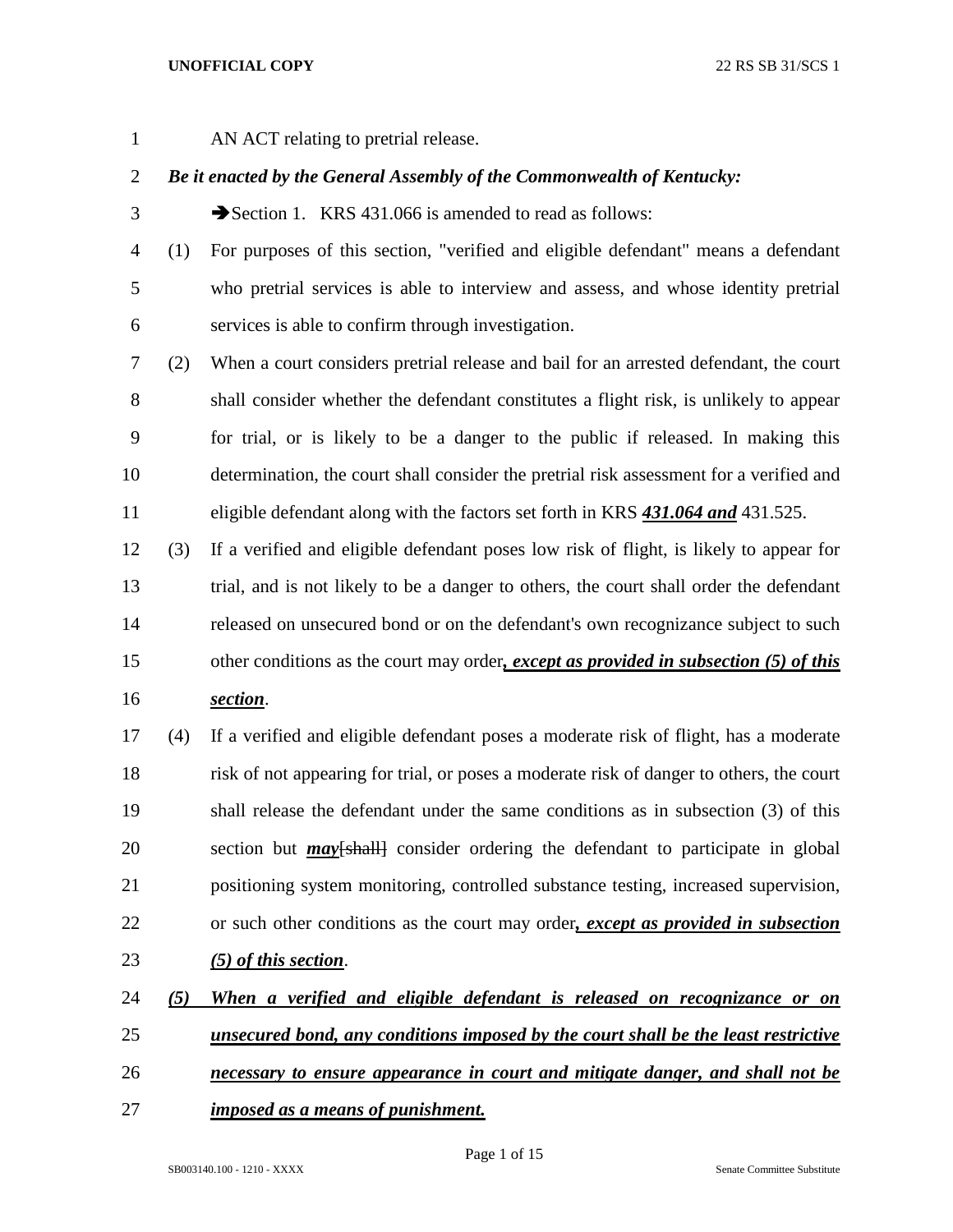| $\mathbf{1}$   | $\underline{(6)}[\overline{(5)}]$ | Except as provided in paragraph (b) of this subsection, regardless of the<br>(a)         |
|----------------|-----------------------------------|------------------------------------------------------------------------------------------|
| $\overline{2}$ |                                   | amount of the bail set, the court shall permit the defendant a credit of one             |
| 3              |                                   | hundred dollars (\$100) per day as a payment toward the amount of the bail set           |
| 4              |                                   | for each day or portion of a day that the defendant remains in jail prior to trial.      |
| 5              |                                   | Upon the service of sufficient days in jail to have sufficient credit to satisfy         |
| 6              |                                   | the bail, the defendant shall be released from jail on the conditions specified          |
| 7              |                                   | in this section or in this chapter.                                                      |
| 8              | (b)                               | The provisions of paragraph (a) of this subsection shall not apply to:                   |
| 9              |                                   | Any person convicted of, pleading guilty to, or entering an Alford plea<br>1.            |
| 10             |                                   | to a felony offense under KRS Chapter 510, KRS 529.100 involving                         |
| 11             |                                   | commercial sexual activity, KRS 530.020, 530.064(1)(a), 531.310, or                      |
| 12             |                                   | 531.320, or who is a violent offender as defined in KRS 439.3401; or                     |
| 13             |                                   | 2.<br>A defendant who is found by the court to present a flight risk or to be a          |
| 14             |                                   | danger to others.                                                                        |
| 15             | (c)                               | For purposes of this subsection, "a day or portion of a day" means any time              |
| 16             |                                   | spent in a detention facility following booking.                                         |
| 17             | (d)                               | A defendant shall not earn credit pursuant to paragraph (a) of this subsection           |
| 18             |                                   | while also earning credit pursuant to KRS 534.070.                                       |
| 19             | $(7)$ $(6)$ }                     | If a court determines that a defendant shall not be released pursuant to                 |
| 20             |                                   | subsection $(6)$ [(5)] of this section, the court shall document the reasons for denying |
| 21             |                                   | the release in a written order.                                                          |
| 22             | (8)(7)                            | The jailer shall be responsible for tracking the credit earned by a defendant            |
| 23             |                                   | pursuant to subsection $(6)$ { $(5)$ } of this section.                                  |
| 24             | $\mathcal{L}$                     | Notwithstanding any other provision of law, any person who is denied pretrial            |
| 25             |                                   | <u>release or who remains in detention because he or she is unable to meet the</u>       |
| 26             |                                   | conditions of pretrial release shall, unless waived by the defendant, have his or        |
| 27             |                                   | her case tried:                                                                          |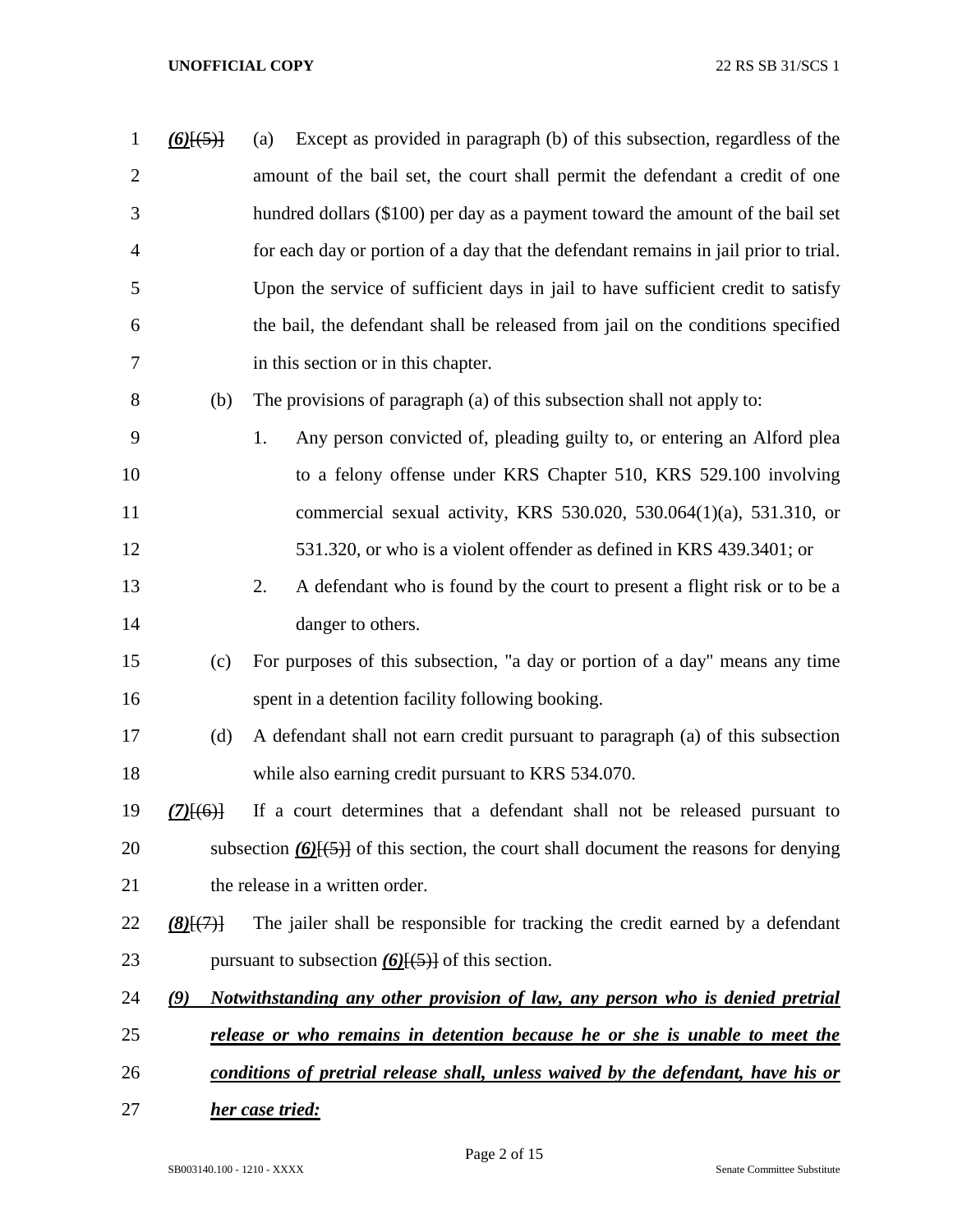| 1              | (a)  | If a felony offense, within one hundred eighty (180) days of his or her first         |
|----------------|------|---------------------------------------------------------------------------------------|
| $\overline{2}$ |      | <u>appearance in the court in which he or she will be tried; or</u>                   |
| 3              | (b)  | If a misdemeanor offense, within ninety (90) days of his or her first                 |
| 4              |      | appearance in the court in which he or she will be tried.                             |
| 5              | (10) | If a person who remains in detention because he or she is unable to meet the          |
| 6              |      | conditions of pretrial release is not brought to trial within the time frame          |
| 7              |      | established in subsection (9) of this section:                                        |
| 8              | (a)  | <b>Except as provided in paragraph (b) of this section, he or she shall receive a</b> |
| 9              |      | hearing not earlier than fourteen (14) days prior to the expiration of the            |
| 10             |      | time frame and not later than seven (7) days after the expiration of the time         |
| 11             |      | frame. Following the hearing, he or she shall be released unless the court            |
| 12             |      | finds by clear and convincing evidence that he or she poses a particularized          |
| 13             |      | risk of imminent serious physical harm to a person or persons other than              |
| 14             |      | himself or herself, such that no nonfinancial conditions or combination of            |
| 15             |      | conditions of release will reasonably address that risk.                              |
| 16             | (b)  | If a court has previously held a hearing that comports with due process and           |
| 17             |      | has made a finding on the record by clear and convincing evidence that the            |
| 18             |      | defendant poses a particularized risk of imminent serious physical harm to            |
| 19             |      | a person or persons other than himself or herself such that no nonfinancial           |
| 20             |      | conditions or combination of conditions of release will reasonably address            |
| 21             |      | that risk, the defendant shall be entitled to a hearing without undue delay           |
| 22             |      | upon motion of the defendant. Following the hearing, he or she shall be               |
| 23             |      | released if the court finds by clear and convincing evidence that through a           |
| 24             |      | substantial and material change in circumstances, he or she no longer                 |
| 25             |      | <u>poses a particularized risk of imminent serious physical harm to a person or</u>   |
| 26             |      | persons other than himself or herself, such that no nonfinancial conditions           |
| 27             |      | or combination of conditions of release will reasonably address that risk.            |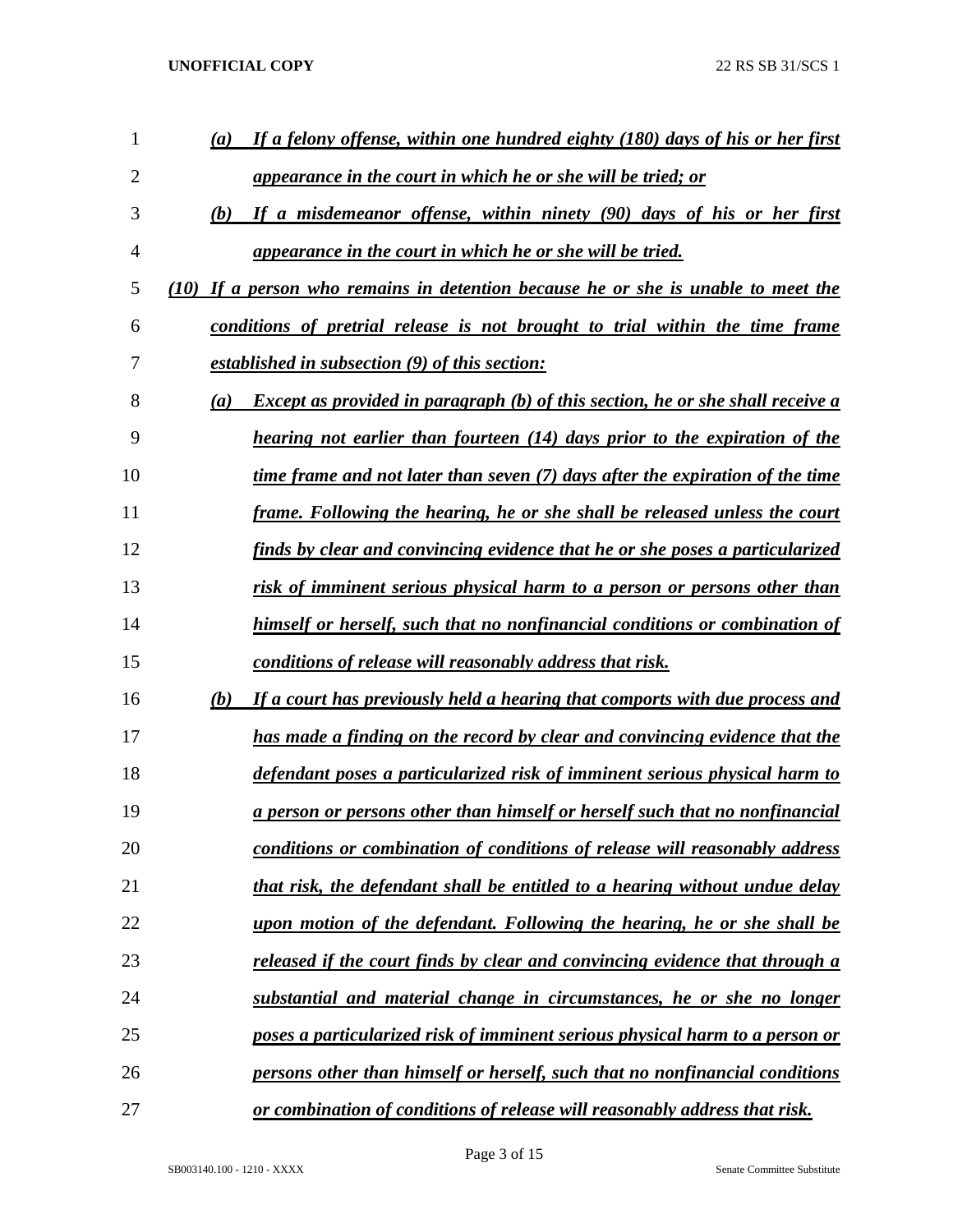| 1  | Victims shall have the reasonable right, upon request, to timely notice of a<br>77)          |
|----|----------------------------------------------------------------------------------------------|
| 2  | <i>hearing pursuant to subsection (10) of this section.</i>                                  |
| 3  | The time periods established in subsection (9) of this section may be extended,<br>(12)      |
| 4  | upon motion by the prosecution or the defense and good cause found by the                    |
| 5  | court. The court shall establish a revised time frame and shall state on the record          |
| 6  | the reasons for extending the time period.                                                   |
| 7  | The following time periods shall be excluded in computing the time periods<br>(13)           |
| 8  | established in subsection (9) of this section:                                               |
| 9  | Prior to August 1, 2026, each day of delay resulting from the processing of<br>(a)           |
| 10 | evidence by the Kentucky State Police forensic laboratory; and                               |
| 11 | The time resulting from an examination and hearing on competency and<br>(b)                  |
| 12 | the period during which the defendant is incompetent to stand trial.                         |
| 13 | $(14)$ If at any time following release of a defendant, but before he or she is required to  |
| 14 | appear for trial, the defendant is charged with a new offense that results in the            |
| 15 | defendant's pretrial detention, the time calculations set forth in this section shall        |
| 16 | <u>run independently for each matter.</u>                                                    |
| 17 | If at any time following release of a defendant, but before he or she is required to<br>(15) |
| 18 | appear for trial, the defendant's bond is revoked or the conditions of his or her            |
| 19 | release are changed because he or she has not complied with all of the conditions            |
| 20 | imposed, the time periods established in subsection (9) of this section may be:              |
| 21 | Tolled for the duration of the defendant's pretrial release, and resume at the<br>(a)        |
| 22 | number of days the defendant previously spent in pretrial detention; or                      |
| 23 | Calculated to begin the day the defendant is detained after the revocation of<br>(b)         |
| 24 | <u>bond or modification of pretrial release conditions.</u>                                  |
| 25 | The court shall state on the record the time period established under this                   |
| 26 | subsection.                                                                                  |
| 27 | A defendant shall not remain in detention because he or she is unable to meet the<br>(16)    |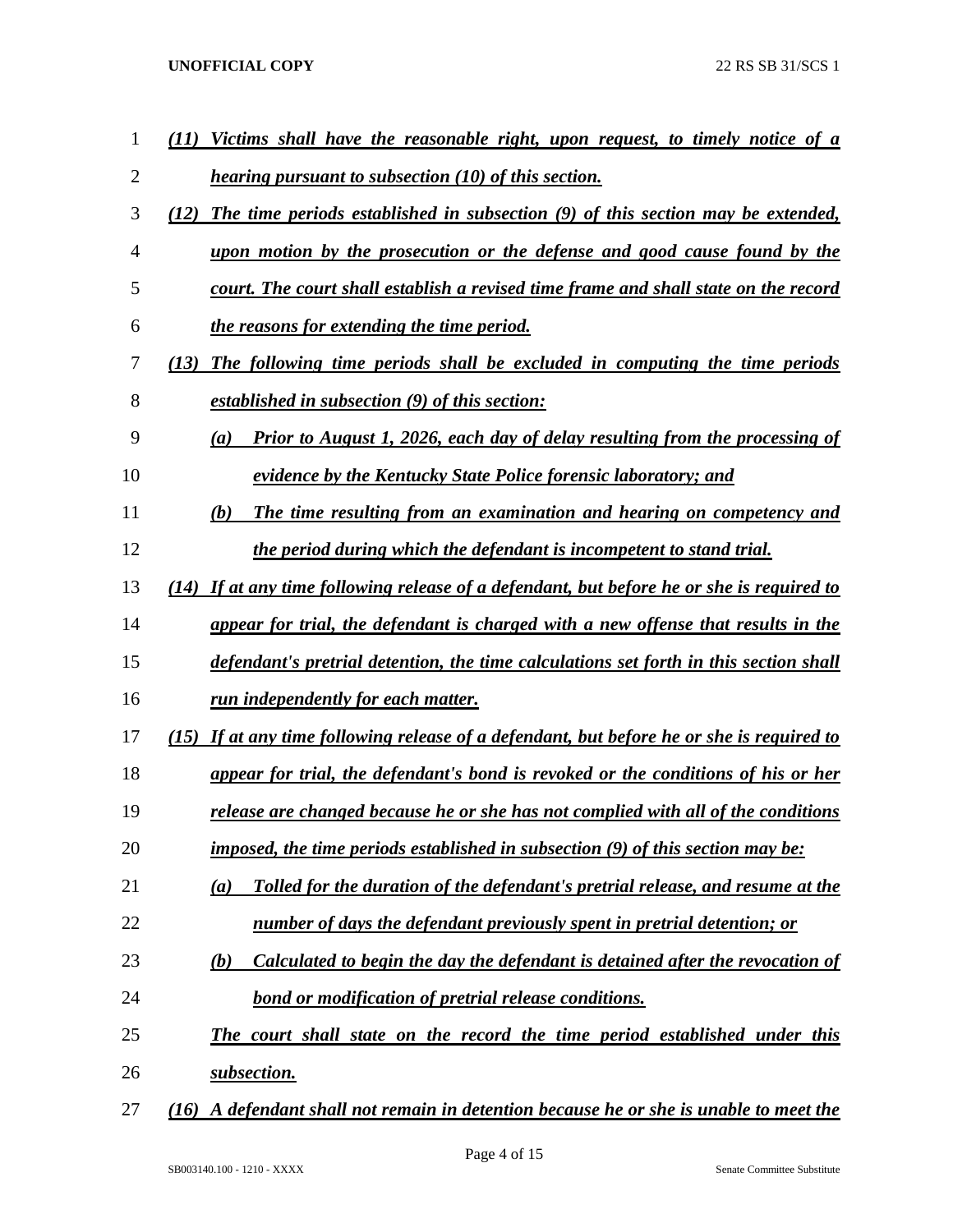| 1              |                               | conditions of pretrial release for a total period that exceeds:                               |
|----------------|-------------------------------|-----------------------------------------------------------------------------------------------|
| $\overline{2}$ |                               | If the most serious offense charged is a misdemeanor, the maximum term<br>(a)                 |
| 3              |                               | of imprisonment which may be imposed for the most serious offense                             |
| 4              |                               | charged; or                                                                                   |
| 5              |                               | If the most serious offense charged is a felony, the minimum term of<br>(b)                   |
| 6              |                               | imprisonment which may be imposed for the most serious offense charged.                       |
| 7              |                               | Section 2. KRS 431.520 is amended to read as follows:                                         |
| $8\,$          | $\left( \underline{I}\right)$ | Any person charged with an offense shall be ordered released by a court of                    |
| 9              |                               | competent jurisdiction pending trial on his personal recognizance or upon the                 |
| 10             |                               | execution of an unsecured bail bond in an amount set by the court or as fixed by the          |
| 11             |                               | Supreme Court as provided by KRS 431.540, unless the court determines in the                  |
| 12             |                               | exercise of its discretion that such a release will not reasonably assure the                 |
| 13             |                               | appearance of the person as required, or the court determines the person is a flight          |
| 14             |                               | risk or a danger to others. When such a determination is made, the court shall, either        |
| 15             |                               | in lieu of or in addition to the above methods of release, impose any of the                  |
| 16             |                               | following conditions of release:                                                              |
| 17             |                               | Place the person in the custody of a designated person or organization<br>$(a)$ $(4)$         |
| 18             |                               | agreeing to supervise him <i>or her</i> ;                                                     |
| 19             |                               | Place restrictions on the travel, association, or place of abode of the<br>$(b)$ $\{2\}$      |
| 20             |                               | person during the period of release;                                                          |
| 21             |                               | Require the execution of a bail bond:<br>$(c)$ $\{(\cdot)\}$                                  |
| 22             |                               | With sufficient personal surety or sureties acceptable to the court;<br>1.[(a)]               |
| 23             |                               | in determining the sufficiency of such surety or sureties, the court shall                    |
| 24             |                               | consider his <u>or her</u> character, his <u>or her</u> place of residence, his <u>or her</u> |
| 25             |                               | relationship with the defendant, and his <u>or her</u> financial and                          |
| 26             |                               | employment circumstances; or                                                                  |
| 27             |                               | With the ten percent (10%) deposit as provided in KRS 431.530;<br>2.[(b)]                     |

Page 5 of 15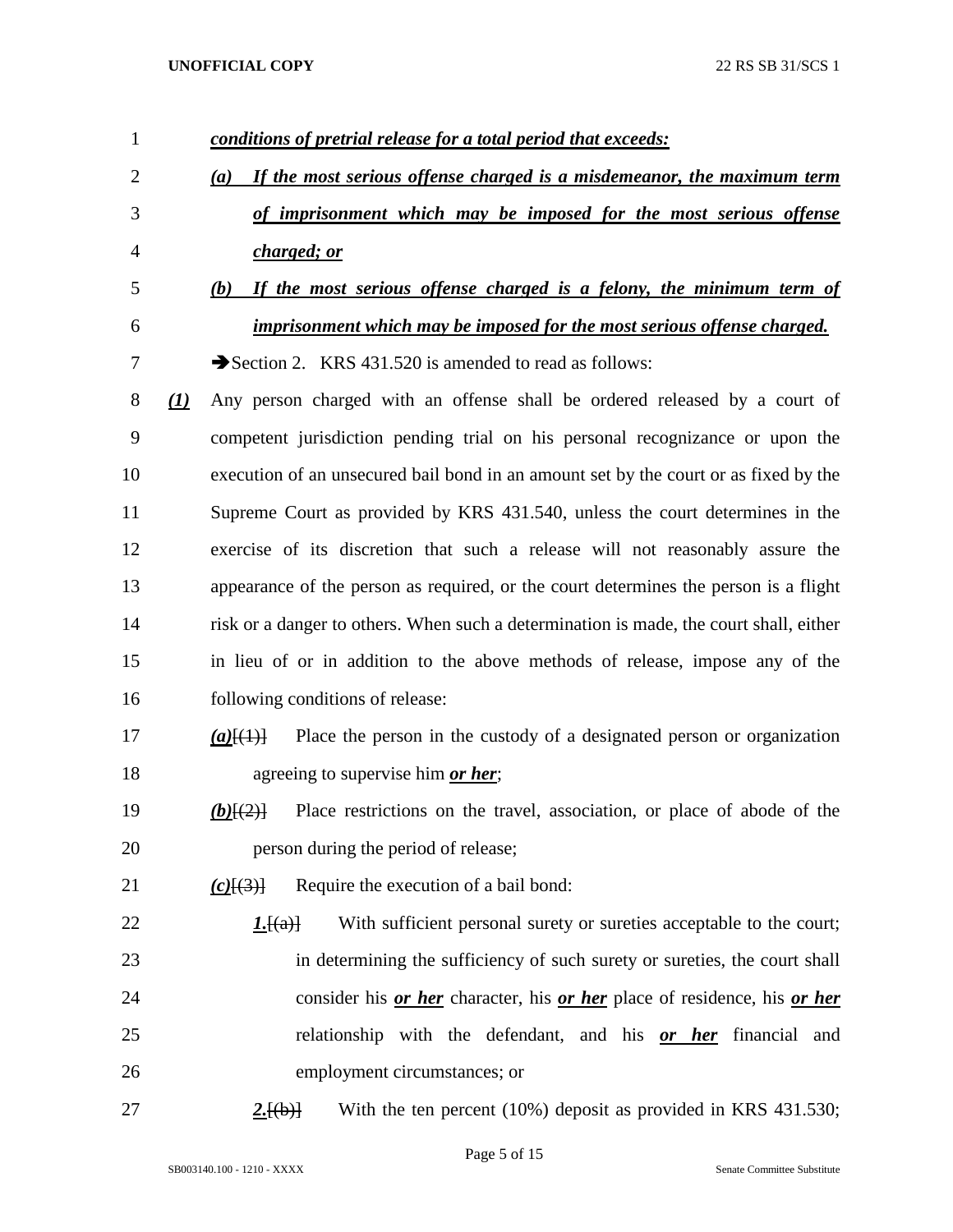| $\mathbf{1}$   | provided that if the defendant is permitted to earn credit toward bail                                    |
|----------------|-----------------------------------------------------------------------------------------------------------|
| $\overline{2}$ | pursuant to KRS 431.066, that credit shall be applied to the ten percent                                  |
| 3              | $(10\%)$ deposit; or                                                                                      |
| 4              | 3.[(e)]<br>With the deposit of cash equal to the amount of the bond or in lieu                            |
| 5              | thereof acceptable security as provided in KRS 431.535;                                                   |
| 6              | $\left(\frac{4}{4}\right)$ If the person's record indicates a history of controlled substance or alcohol  |
| 7              | abuse:                                                                                                    |
| 8              | (a) Order the person to submit to periodic testing for use of controlled                                  |
| 9              | substances or alcohol and pay a reasonable fee, not to exceed the actual                                  |
| 10             | cost of the test and analysis, as determined by the court with the fee to                                 |
| 11             | be collected by the circuit clerk, held in an agency account, and                                         |
| 12             | disbursed, on court order, solely to the agency or agencies responsible                                   |
| 13             | for testing and analysis as compensation for the cost of the testing and                                  |
| 14             | analysis performed under this subsection. If the person is declared                                       |
| 15             | indigent, the testing fee may be waived by the court. The Administrative                                  |
| 16             | Office of the Courts shall establish pilot projects to implement the                                      |
| 17             | provisions of this subsection; or                                                                         |
| 18             | (b) Order the person to use an alcohol monitoring device, as defined in KRS                               |
| 19             | 431.068. All costs associated with the device, including administrative                                   |
| 20             | and operating costs, shall be paid by the defendant. If the court                                         |
| 21             | determines that the defendant is indigent, and a person, county, or other                                 |
| 22             | organization has not agreed to pay the costs for the defendant in an                                      |
| 23             | attempt to reduce incarceration expenses and increase public safety, the                                  |
| 24             | court shall consider other conditions of release provided for in this                                     |
| 25             | section;]                                                                                                 |
| 26             | (d) 1. $\left[ \frac{5}{(4)} \right]$ During all or part of a person's period of release pursuant to this |
| 27             | section, order the person to participate in a global positioning                                          |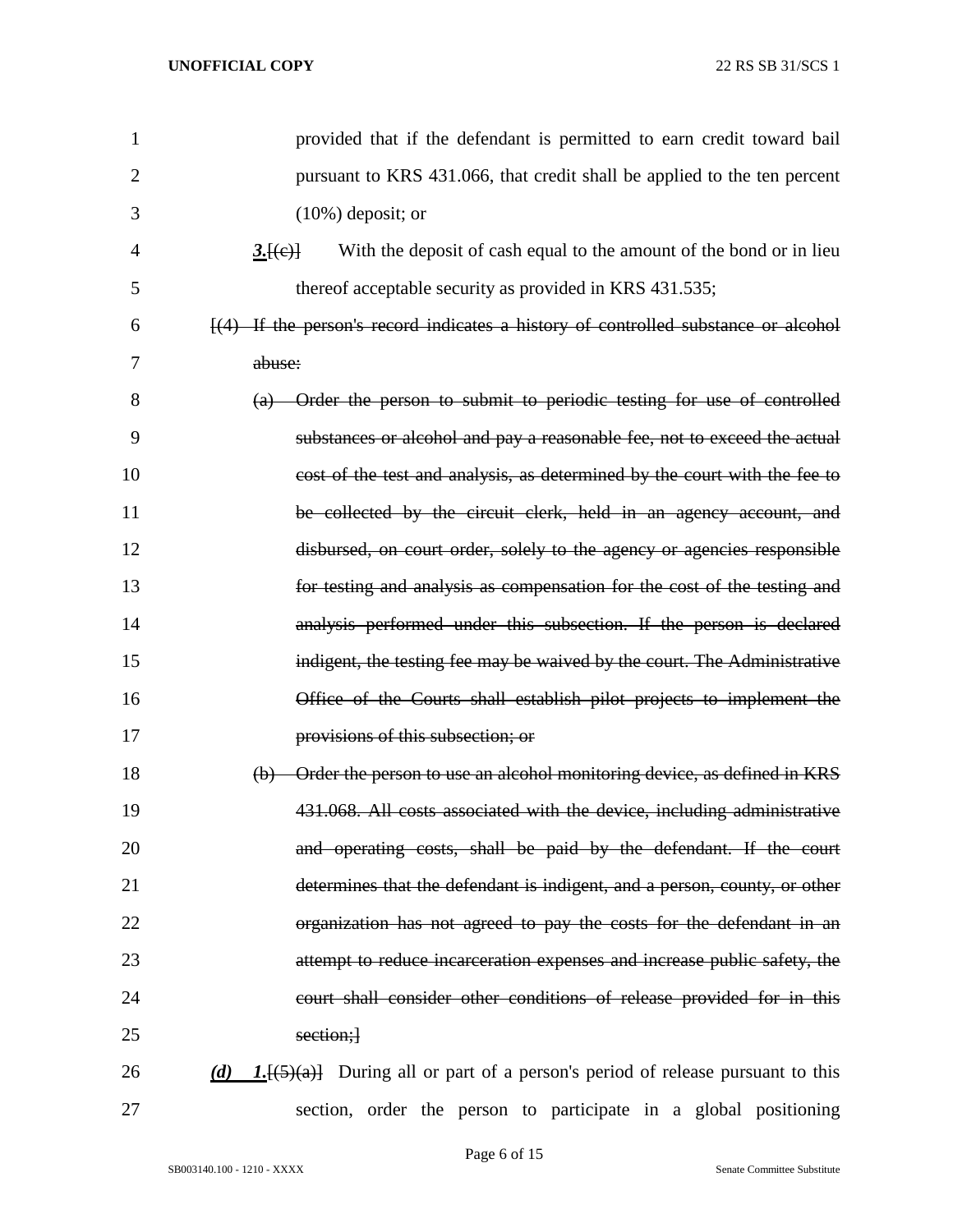| 1              | monitoring system program operated by a county pursuant to KRS                        |
|----------------|---------------------------------------------------------------------------------------|
| $\overline{2}$ | 67.372 and 67.374 under the same terms and conditions provided under                  |
| 3              | KRS 431.517, except as provided in subsection (4) of this section.                    |
| 4              | 2.[(b)]<br>If the person is charged with a sex crime as defined in KRS                |
| 5              | 17.500, consider requiring that he or she be monitored electronically,                |
| 6              | and shall consider requiring the person be subject to home incarceration;             |
| 7              | $\mathbf{r}$                                                                          |
| 8              | other condition deemed reasonably necessary<br>$(e)$ [(6)]<br>Impose<br>any<br>to     |
| 9              | <i>ensure</i> assure appearance as required, including a condition requiring that the |
| 10             | person return to custody after specified hours.                                       |
| 11             | If the court orders a defendant charged with any offense to be released on<br>(2)     |
| 12             | <u>recognizance or unsecured bond and that person's record indicates a history of</u> |
| 13             | controlled substance or alcohol abuse, the court may impose certain conditions of     |
| 14             | release, except as provided in subsection (4) of this section, including:             |
| 15             | Ordering the person to submit to periodic testing for use of controlled<br>(a)        |
| 16             | substances or alcohol and pay a reasonable fee, not to exceed the actual cost         |
| 17             | of the test and analysis, as determined by the court with the fee to be               |
| 18             | collected by the circuit clerk, held in an agency account, and disbursed, on          |
| 19             | court order, solely to the agency or agencies responsible for testing and             |
| 20             | analysis as compensation for the cost of the testing and analysis performed           |
| 21             | under this subsection. If the person is declared indigent, the testing fee shall      |
| 22             | be waived by the court. The Administrative Office of the Courts shall                 |
| 23             | establish pilot projects to implement this subsection; or                             |
| 24             | Ordering the person to use an alcohol monitoring device, as defined in KRS<br>(b)     |
| 25             | 431.068. All costs associated with the device, including administrative and           |
| 26             | operating costs, shall be paid by the defendant. If the court determines that         |
| 27             | the defendant is indigent, and a person, county, or other organization has            |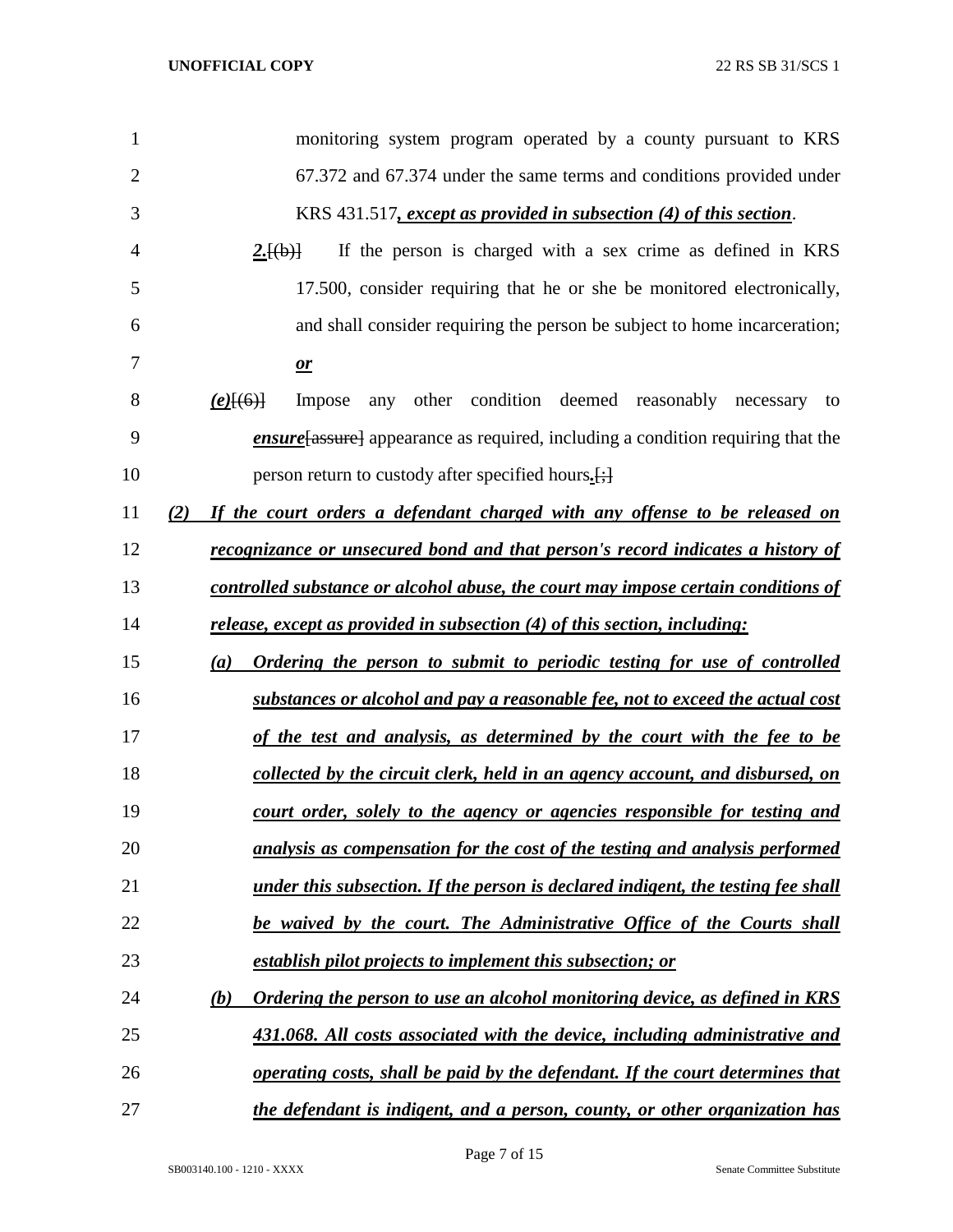| $\mathbf{1}$   | not agreed to pay the costs for the defendant in an attempt to reduce                                      |
|----------------|------------------------------------------------------------------------------------------------------------|
| $\overline{2}$ | incarceration expenses and increase public safety, the court shall waive the                               |
| 3              | costs or consider other conditions of release provided in this section.                                    |
| 4              | A court authorizing the release of a person pursuant to this section shall cause<br>$(3)$ $\{7\}$          |
| 5              | the issuance of an appropriate order containing a statement of the conditions                              |
| 6              | imposed, if any, shall cause such person to be informed of the penalties applicable                        |
| 7              | to violations of the conditions of his release, and shall cause him or her to be                           |
| 8              | informed that a warrant for his or her arrest will be issued immediately upon any                          |
| 9              | such violation. $\left[\cdot\right]$                                                                       |
| 10             | Any conditions imposed by the court shall be the least restrictive necessary<br>$(4)$ $(8)$                |
| 11             | to ensure appearance in court and mitigate danger, and shall not be imposed as a                           |
| 12             | means of punishment.                                                                                       |
| 13             | A person for whom conditions of release are imposed and who after twenty-four<br>(5)                       |
| 14             | (24) hours from the time of the imposition of said conditions continues to be                              |
| 15             | detained as a result of his inability to meet the conditions of release shall, upon                        |
| 16             | written application or upon the court's own motion, be entitled to have the                                |
| 17             | conditions reviewed by the court which imposed them. A person who is ordered                               |
| 18             | released on a condition which requires that he or she return to custody after                              |
| 19             | specified hours shall, upon written application or upon the court's own motion, be                         |
| 20             | entitled to a review by the court which imposed the condition. [; or]                                      |
| 21             | If at any time following release of a defendant and before he <i>or she</i> is required<br>$(6)$ [ $(9)$ ] |
| 22             | to appear for trial, the court is advised of a material change in the defendant's                          |
| 23             | circumstances or that he <u>or she</u> has not complied with all conditions imposed upon                   |
| 24             | his release, the court having jurisdiction may:                                                            |
| 25             | Order the arrest of the defendant;<br>(a)                                                                  |

26 (b) Enter an order requiring the defendant *and*<sub>[</sub>,] his *or her* surety or sureties to appear and show cause why the bail bond should not be forfeited or the

Page 8 of 15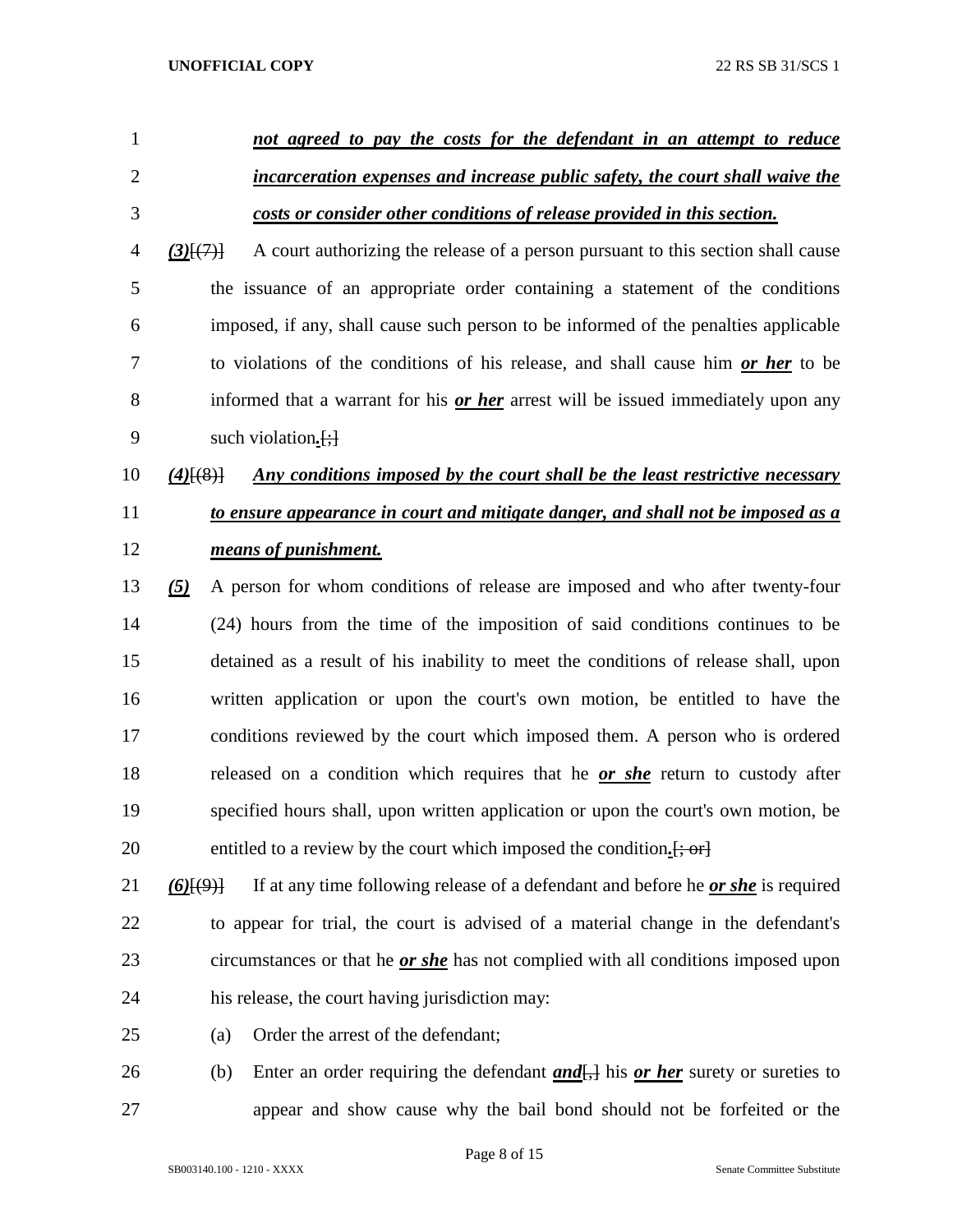- 
- conditions of his release be changed; or
- (c) Both.

 A copy of *the*[said] order shall be served upon the defendant *and*[,] his *or her* surety or sureties. If the defendant fails to appear before the court as ordered or if, after *a* hearing, the court finds the conditions of release have not been complied with, the court may change the conditions imposed or forfeit the bail bond or any portion thereof and enter a judgment for the Commonwealth against the defendant and his *or her* surety or sureties for the amount of the bail bond or any portion thereof and cost of the proceedings.

- *(7) Notwithstanding any other provision of the Kentucky Revised Statutes, any*
- *person who is denied pretrial release, or who remains in detention because he or*
- *she is unable to meet the conditions of pretrial release shall, unless waived by the*
- *defendant, have his or her case tried:*
- *(a) If a felony offense, within one hundred eighty (180) days of his or her first appearance in the court in which he or she will be tried; or*
- *(b) If a misdemeanor offense, within ninety (90) days of his or her first appearance in the court in which he or she will be tried.*
- *(8) If a person who remains in detention because he or she is unable to meet the conditions of pretrial release is not brought to trial within the time frame*
- *established in subsection (7) of this section:*
- *(a) Except as provided in paragraph (b) of this section, he or she shall receive a*
- *hearing not earlier than fourteen (14) days prior to the expiration of the*
- *time frame and not later than seven (7) days after the expiration of the time*
- *frame. Following the hearing, he or she shall be released unless the court*
- *finds by clear and convincing evidence that he or she poses a particularized*
- *risk of imminent serious physical harm to a person or persons other than*
- *himself or herself, such that no nonfinancial conditions or combination of*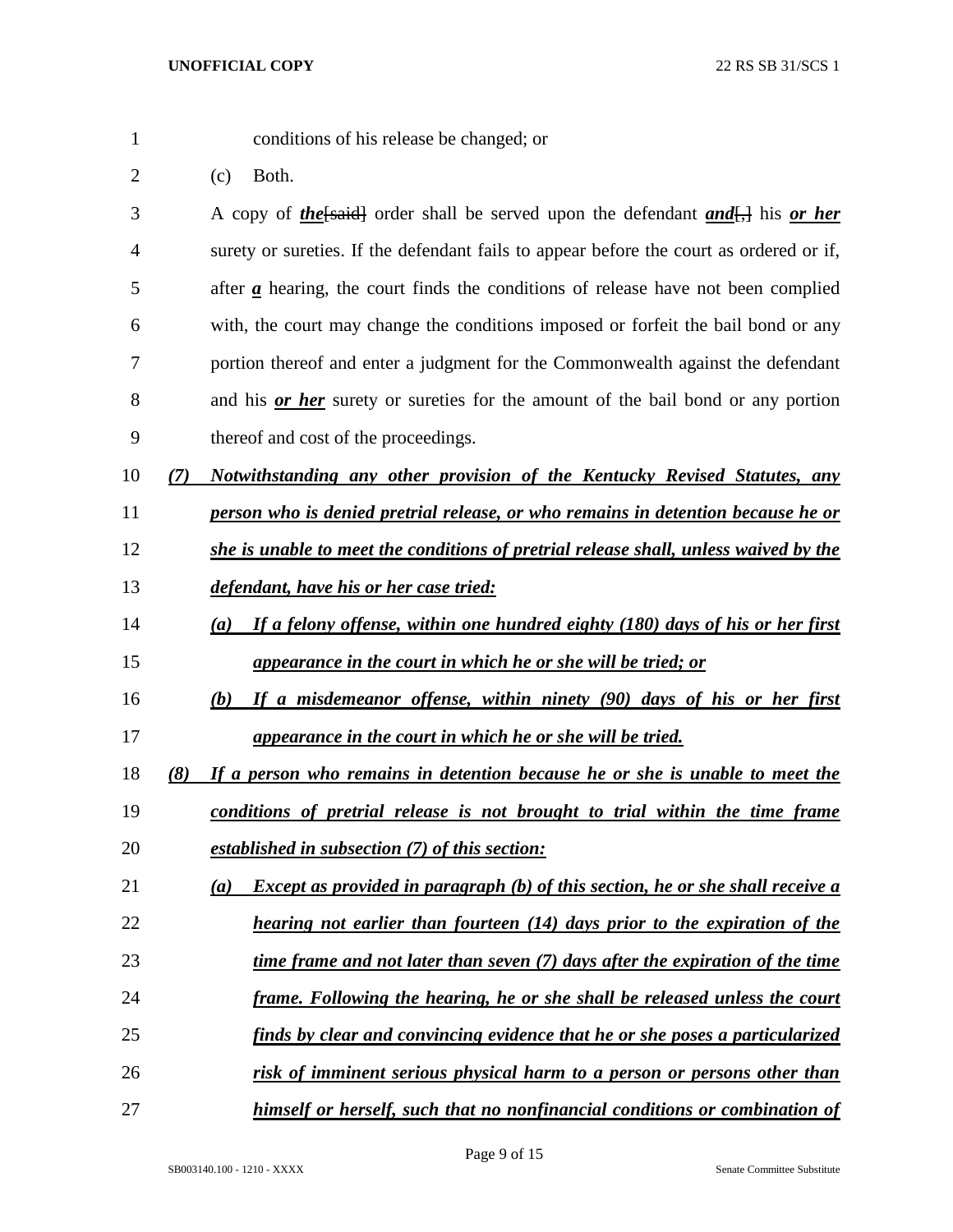| 1              | conditions of release will reasonably address that risk.                                  |
|----------------|-------------------------------------------------------------------------------------------|
| $\overline{2}$ | If a court has previously held a hearing that comports with due process and<br>(b)        |
| 3              | has, made a finding on the record by clear and convincing evidence that the               |
| $\overline{4}$ | defendant poses a particularized risk of imminent serious physical harm to                |
| 5              | a person or persons other than himself or herself such that no nonfinancial               |
| 6              | conditions or combination of conditions of release will reasonably address                |
| 7              | that risk, the defendant shall be entitled to a hearing without undue delay               |
| 8              | upon motion of the defendant. Following the hearing, he or she shall be                   |
| 9              | released if the court finds by clear and convincing evidence that through a               |
| 10             | substantial and material change in circumstances, he or she no longer                     |
| 11             | poses a particularized risk of imminent serious physical harm to a person or              |
| 12             | persons other than himself or herself, such that no nonfinancial conditions               |
| 13             | or combination of conditions of release will reasonably address that risk.                |
| 14             | (9)<br>Victims shall have the reasonable right, upon request, to timely notice of a       |
| 15             | <i>hearing pursuant to subsection (8) of this section.</i>                                |
| 16             | The time periods established in subsection (7) of this section may be extended<br>(10)    |
| 17             | upon motion by the prosecution or the defense and good cause found by the                 |
| 18             | court. The court shall establish a revised time frame and shall state on the record       |
| 19             | the reasons for extending the time period.                                                |
| 20             | The following time periods shall be excluded in computing the time periods<br>(11)        |
| 21             | established in subsection (7) of this section:                                            |
| 22             | <b>Prior to August 1, 2026, each day of delay resulting from the processing of</b><br>(a) |
| 23             | evidence by the Kentucky State Police forensic laboratory; and                            |
| 24             | The time resulting from an examination and hearing on competency and<br>(b)               |
| 25             | the period during which the defendant is incompetent to stand trial.                      |
| 26             | (12) If at any time following release of a defendant and before he or she is required to  |
| 27             | appear for trial, the defendant is charged with a new offense that results in the         |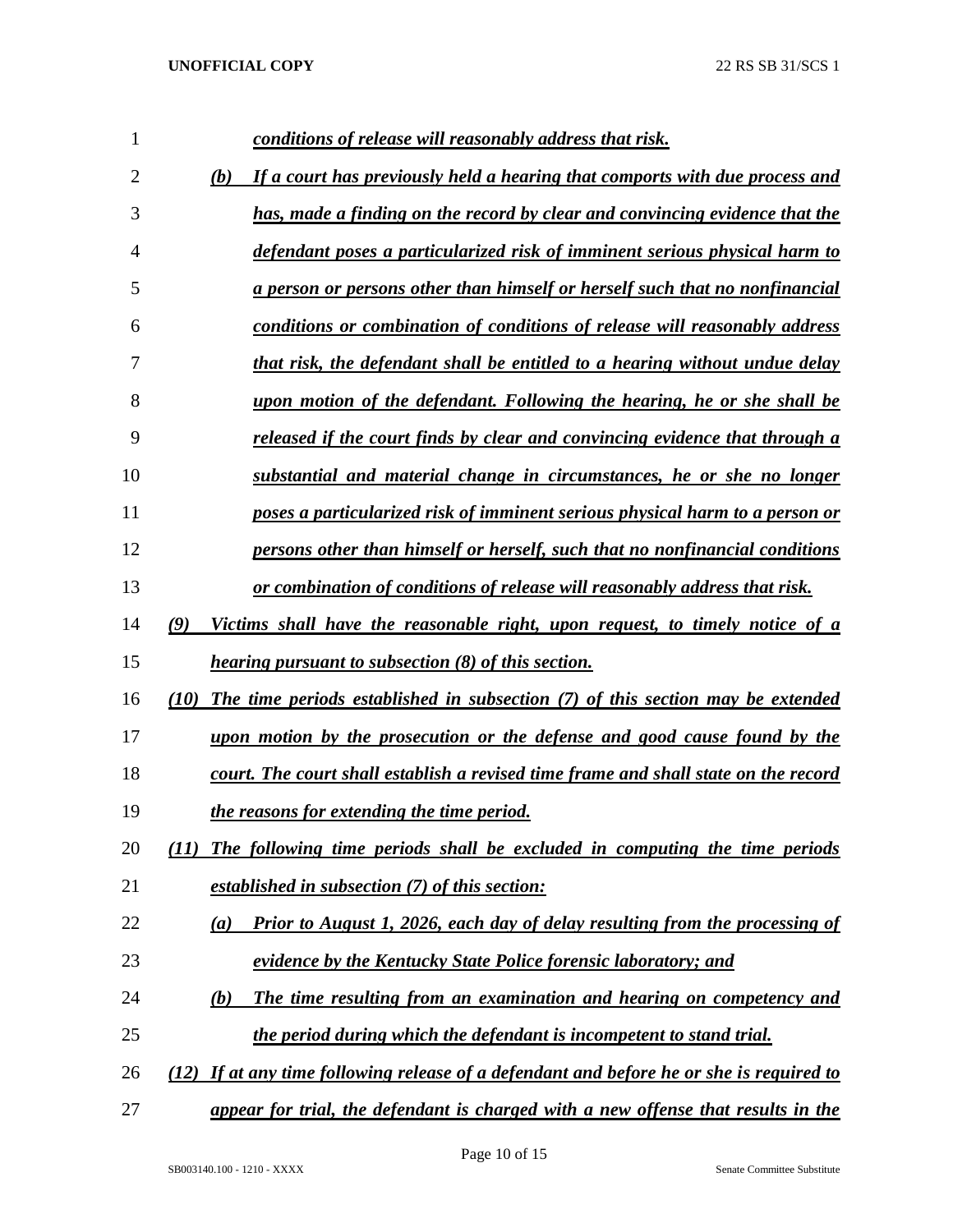| 1              |     | defendant's pretrial detention, the time calculations set forth in this section shall     |
|----------------|-----|-------------------------------------------------------------------------------------------|
| $\overline{2}$ |     | run independently for each matter.                                                        |
| 3              |     | (13) If at any time following release of a defendant and before he or she is required to  |
| 4              |     | appear for trial, the defendant's bond is revoked or the conditions of his or her         |
| 5              |     | release are changed because he or she has not complied with all of the conditions         |
| 6              |     | imposed, the time periods established in subsection (7) of this section may be:           |
| 7              |     | Tolled for the duration of the defendant's pretrial release, and resume at the<br>(a)     |
| 8              |     | <u>number of days the defendant previously spent in pretrial detention; or</u>            |
| 9              |     | Calculated to begin the day the defendant is detained after the revocation of<br>(b)      |
| 10             |     | <b>bond or modification of pretrial release conditions.</b>                               |
| 11             |     | The court shall state on the record the time period established under this                |
| 12             |     | subsection.                                                                               |
| 13             |     | (14) A defendant shall not remain in detention because he or she is unable to meet the    |
| 14             |     | conditions of pretrial release for a total period that exceeds:                           |
| 15             |     | If the most serious offense charged is a misdemeanor, the maximum term<br>(a)             |
| 16             |     | of imprisonment which may be imposed for the most serious offense                         |
| 17             |     | <u>charged; or</u>                                                                        |
| 18             |     | If the most serious offense charged is a felony, the minimum term of<br>(b)               |
| 19             |     | imprisonment which may be imposed for the most serious offense charged.                   |
| 20             |     | Section 3. KRS 431.530 is amended to read as follows:                                     |
| 21             | (1) | Any person who has been permitted to execute a bail bond in accordance with KRS           |
| 22             |     | $431.520\{(3)(b)\}\$ shall deposit with the clerk of the court before which the action is |
| 23             |     | pending a sum of money equal to ten percent (10%) of the bail, but in no event shall      |
| 24             |     | such deposit be less than ten dollars (\$10) unless the defendant earned full credit      |
| 25             |     | toward the applicable amount of bail pursuant to KRS 431.066, in which case the           |
| 26             |     | defendant shall not be required to make a deposit with the clerk of the court.            |
| 27             | (2) | Upon depositing said sum the defendant shall be released from custody subject to          |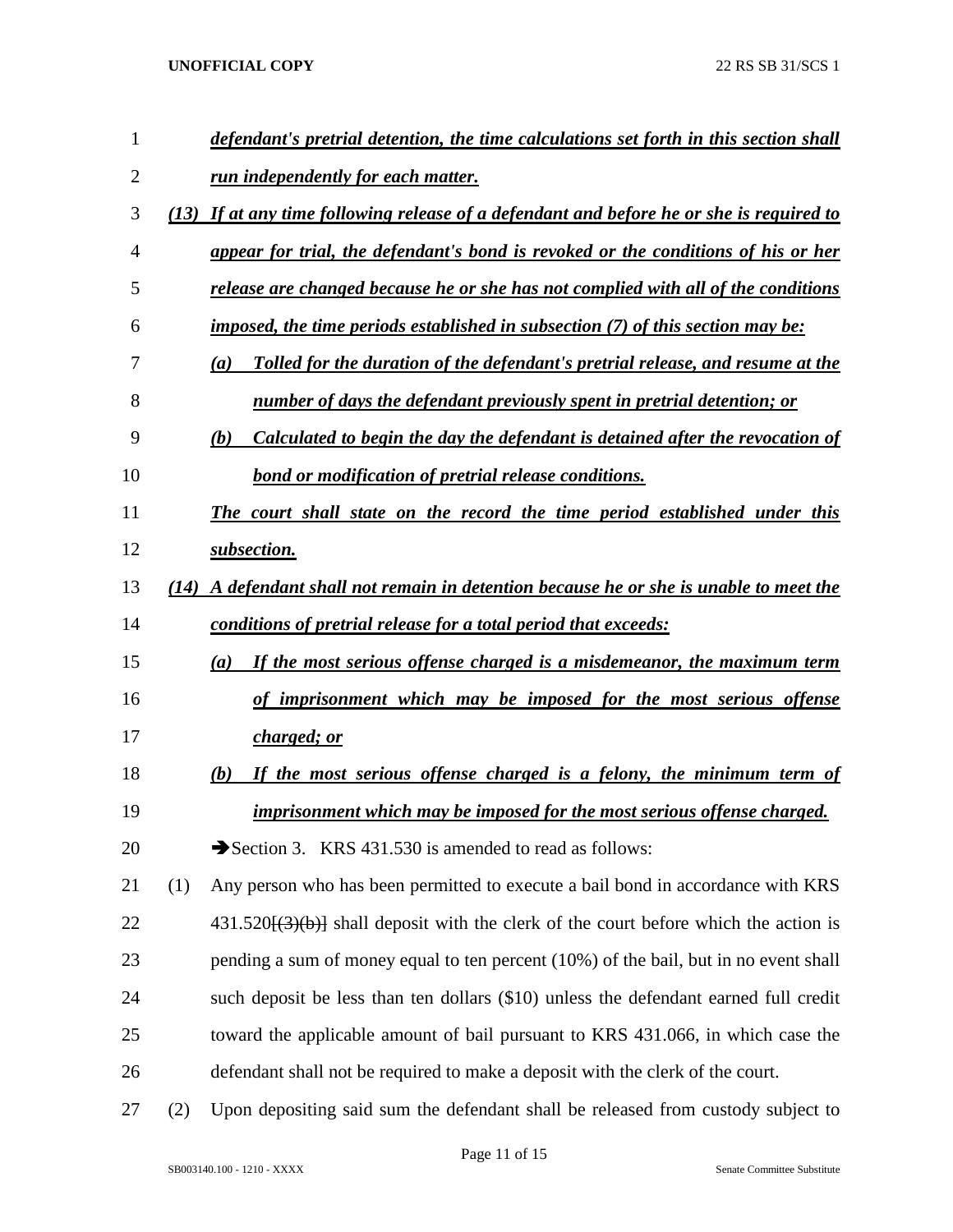all conditions of release imposed by the court.

 (3) Except as provided in subsection (5) of this section, if the conditions of release have been performed and the defendant has been discharged from all obligations in the action the clerk of the court shall return to the defendant, unless the court orders otherwise, ninety percent (90%) of the sum deposited and shall retain as bail costs ten percent (10%) of the amount deposited; provided, however, in no event shall the amount retained by the clerk as bail costs be less than five dollars (\$5). It is further provided that the court shall order the clerk of court to pay into the public advocate special account any amount of the sum deposited by the defendant, in excess of bail costs, which in its sound discretion represents a reasonable fee for any public advocate legal or investigative services provided for the defendant under KRS Chapter 31, but in no event shall the amount so paid to the public advocate special account as public advocate legal and investigative fees be less than five dollars (\$5) per case. At the request of the defendant the court may order the amount repayable to defendant from such deposit to be paid to defendant's attorney of record.

 (4) Except as provided in subsection (5) of this section, if a final judgment for a fine and court costs or either is entered in the prosecution of an action in which a deposit 18 has been made in accordance with subsection (1) of this section, the balance of such deposit, after deduction of bail costs and public advocate fees as provided for in subsection (3) of this section, shall be applied to the satisfaction of the judgment.

 (5) If the defendant has performed all conditions of release and if the defendant is found not guilty of the offense for which bail was posted, or if all charges against him relating to the offense for which bail was posted are dropped or dismissed, then all bail money deposited by the defendant or by another person on his behalf shall be returned to him with no deductions therefrom as provided in subsection (3) or (4) of this section.

27 Section 4. KRS 431.535 is amended to read as follows: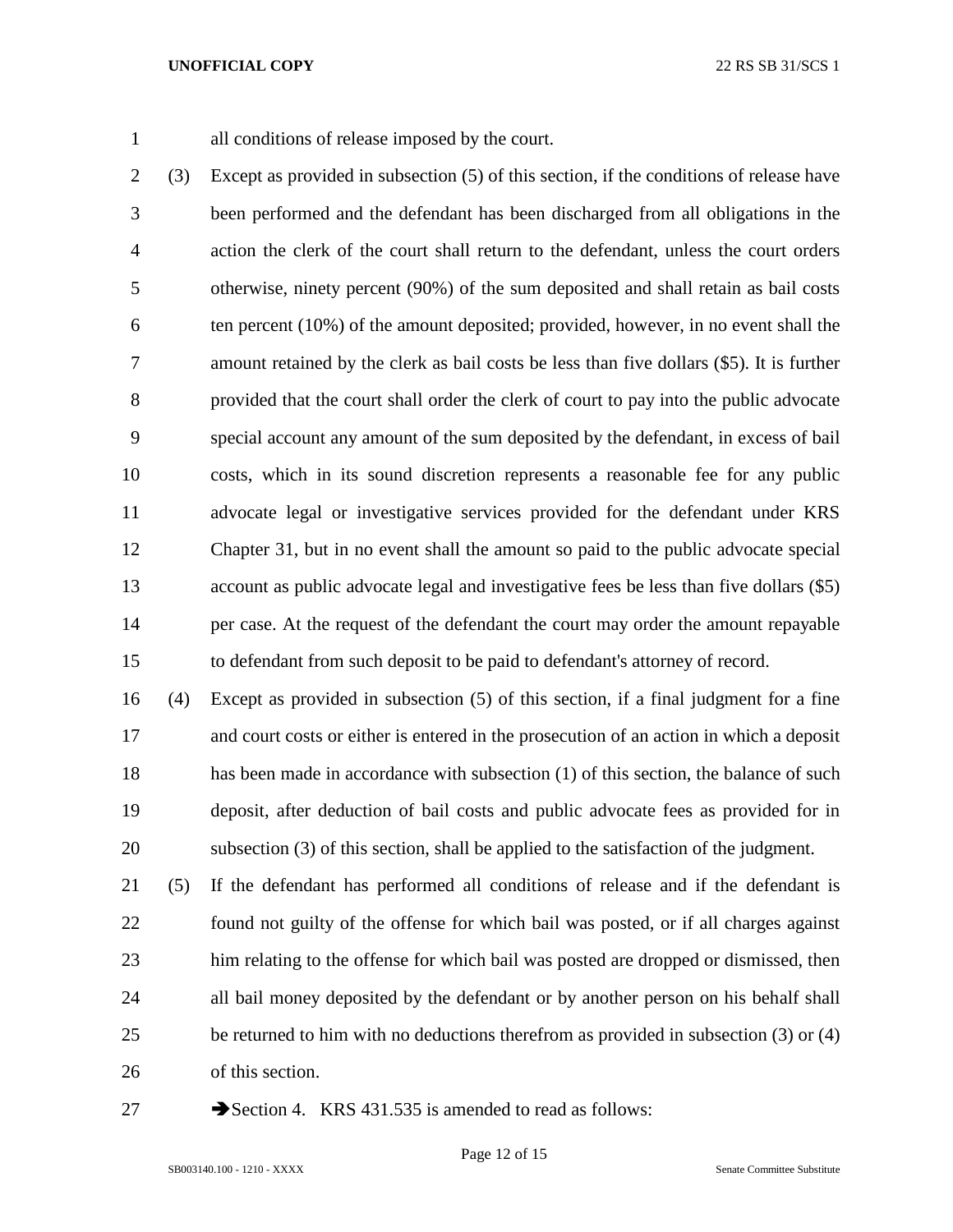| $\mathbf{1}$   | (1) |     | Any person who has been permitted to execute a bail bond in accordance with KRS   |
|----------------|-----|-----|-----------------------------------------------------------------------------------|
| $\overline{2}$ |     |     | $431.520\{(3)(e)\}$ may secure such bond:                                         |
| 3              |     | (a) | By a deposit, with the clerk of the court, of cash, or stocks and bonds in which  |
| 4              |     |     | trustees are authorized to invest funds under the laws of this Commonwealth       |
| 5              |     |     | having an unencumbered market value of not less than the amount of the bail       |
| 6              |     |     | bond; or                                                                          |
| 7              |     | (b) | By real estate situated in this Commonwealth with unencumbered equity, not        |
| 8              |     |     | exempt and owned by the defendant or a surety or sureties having a fair           |
| 9              |     |     | market value at least double the amount of the bail bond.                         |
| 10             | (2) |     | If the bail bond is secured by stocks and bonds the defendant or the surety or    |
| 11             |     |     | sureties shall file with the bond a sworn schedule which shall be approved by the |
| 12             |     |     | court and shall contain:                                                          |
| 13             |     | (a) | A list of the stocks and bonds deposited describing each in sufficient detail     |
| 14             |     |     | that they may be identified;                                                      |
| 15             |     | (b) | The present market value of each stock and bond;                                  |
| 16             |     | (c) | The total market value of the stocks and bonds listed;                            |
| 17             |     | (d) | A statement that the affiant or affiants is the sole owner or owners thereof and  |
| 18             |     |     | that the stocks and bonds listed are not exempt from execution;                   |
| 19             |     | (e) | A statement that such stocks and bonds have not previously been deposited or      |
| 20             |     |     | accepted as bail in this Commonwealth during the 12 months preceding the          |
| 21             |     |     | date of the bail bond; provided, however, this statement shall not be required    |
| 22             |     |     | of the defendant using his own property as security; or if the surety or sureties |
| 23             |     |     | using their property as security are related to the defendant by consanguinity    |
| 24             |     |     | no further removed than first cousin; or if the surety or sureties is either a    |
| 25             |     |     | father-in-law, mother-in-law, son-in-law, or daughter-in-law of the defendant;    |
| 26             |     |     | and                                                                               |
|                |     |     |                                                                                   |

(f) A statement that such stocks and bonds are security for the appearance of the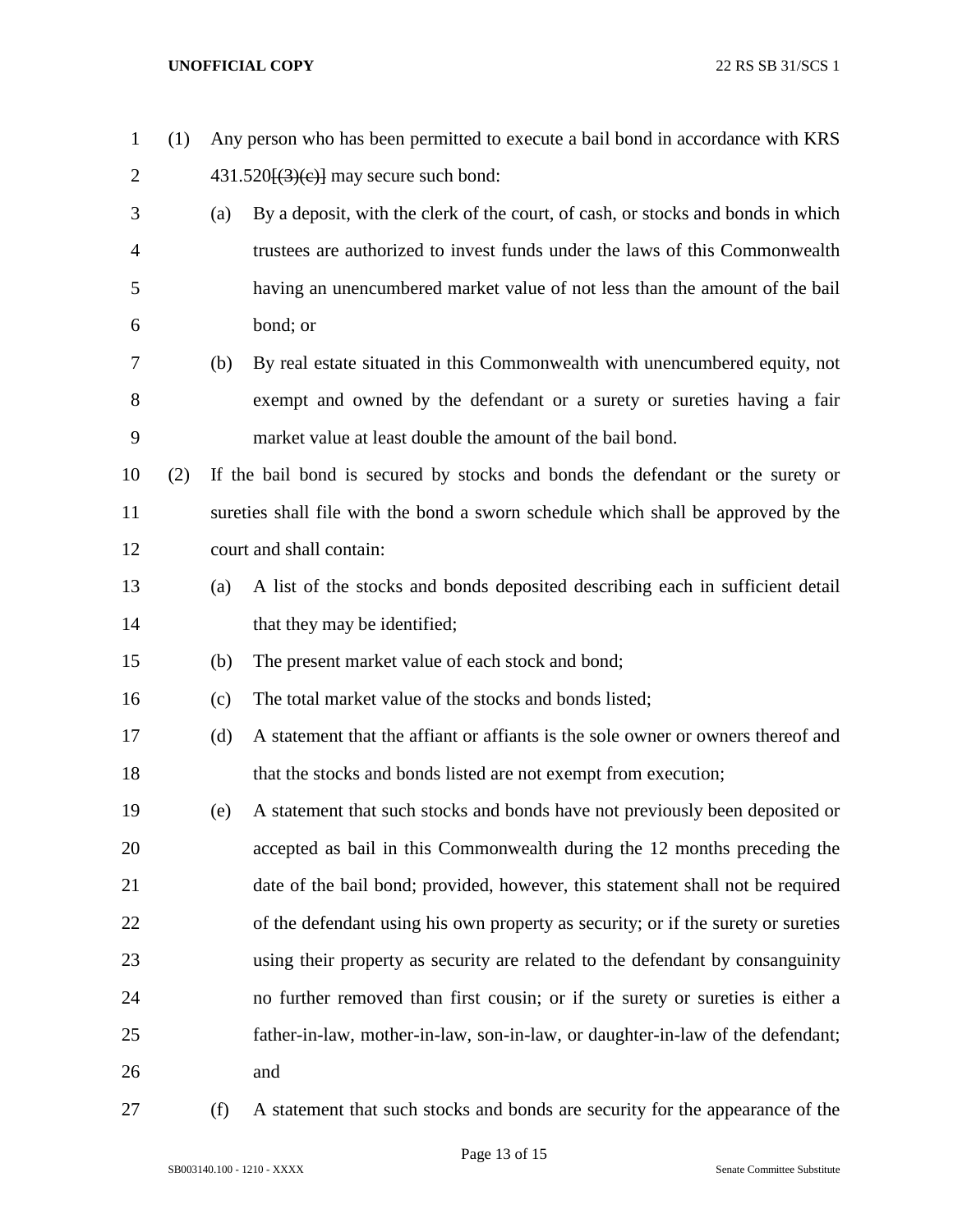| $\mathbf{1}$   |     |     | defendant in accordance with the conditions of release imposed by the court.              |
|----------------|-----|-----|-------------------------------------------------------------------------------------------|
| $\overline{2}$ | (3) |     | If the bail bond is secured by real estate the defendant or surety or sureties shall file |
| 3              |     |     | with the bond a sworn schedule which shall contain:                                       |
| 4              |     | (a) | A legal description of the real estate;                                                   |
| 5              |     | (b) | A description of any and all encumbrances on the real estate including the                |
| 6              |     |     | amount of each and the holder thereof;                                                    |
| 7              |     | (c) | The market value of the unencumbered equity owned by the affiant or affiants;             |
| 8              |     | (d) | A statement that the affiant is the sole owner, or in the case of jointly owned           |
| 9              |     |     | real estate, that affiants are the sole owners of such unencumbered equity and            |
| 10             |     |     | that it is not exempt from execution;                                                     |
| 11             |     | (e) | A statement that the real estate has not previously been used or accepted as              |
| 12             |     |     | bail in this Commonwealth during the 12 months preceding the date of the                  |
| 13             |     |     | bail bond; provided, however, this statement shall not be required of the                 |
| 14             |     |     | defendant using his own property as security; or if the surety or sureties using          |
| 15             |     |     | their property as security are related to the defendant by consanguinity no               |
| 16             |     |     | further removed than first cousin; or if the surety or sureties is either a father-       |
| 17             |     |     | in-law, mother-in-law, son-in-law or daughter-in-law of the defendant; and                |
| 18             |     | (f) | A statement that the real estate is security for the appearance of the defendant          |
| 19             |     |     | in accordance with the conditions of release imposed by the court.                        |
| 20             | (4) |     | The sworn schedule shall constitute a material part of the bail bond. An affiant shall    |
| 21             |     |     | be subject to penalty of perjury if in the sworn schedule he makes a false statement      |
| 22             |     |     | which he does not believe to be true.                                                     |
| 23             | (5) |     | A certified copy of the bail bond and schedule of real estate accompanied by the          |
| 24             |     |     | necessary recording fee which shall be paid by the affiant or affiants shall be filed     |
| 25             |     |     | immediately by the clerk of the court requiring the bail bond in the office of the        |
| 26             |     |     | county clerk of the county in which the real estate is situated. The county clerk         |
| 27             |     |     | shall record such copies of said bail bonds and schedule and the Commonwealth             |
|                |     |     |                                                                                           |

Page 14 of 15